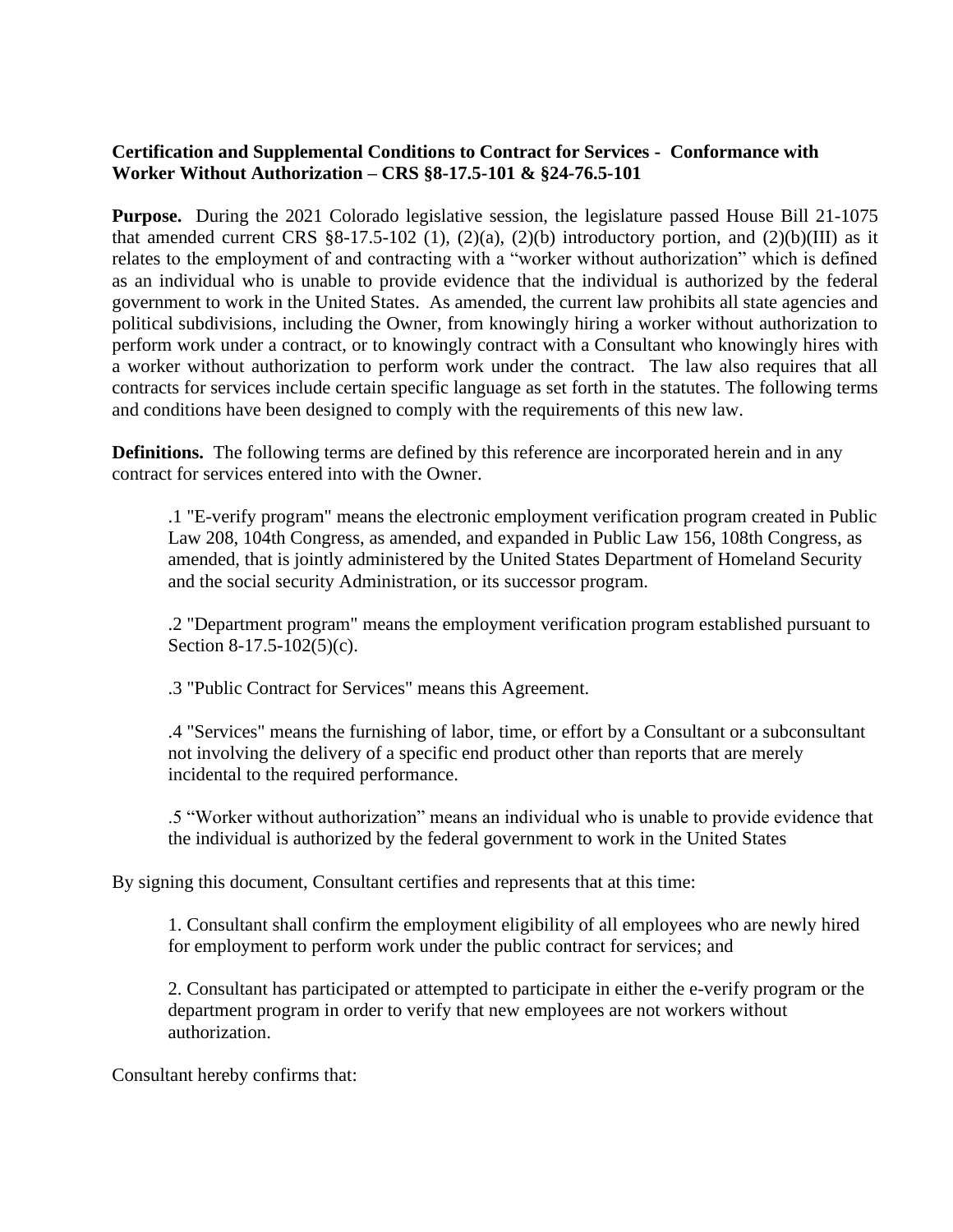1. Consultant shall not knowingly employ or contract with a worker without authorization to perform work under the Public Contract for Services.

2. Consultant shall not enter into a contract with a subconsultant that fails to certify to the Consultant that the subconsultant shall not knowingly employ or contract with a worker without authorization to perform work under the Public Contract for Services.

3. Consultant has confirmed the employment eligibility of all employees who are newly hired for employment to perform work under the public contract for services through participation in either the e-verify program or the department program.

4. Consultant shall not use the either the e-verify program or the department program procedures to undertake pre-employment screening of job applicants while the Public Contract for Services is being performed.

If Consultant obtains actual knowledge that a subconsultant performing work under the Public Contract for Services knowingly employs or contracts with a worker without authorization, Consultant shall:

1. Notify such subconsultant and the Owner within three days that Consultant has actual knowledge that the subconsultant is employing or subcontracting with a worker without authorization: and

2. Terminate the subcontract with the subconsultant if within three days of receiving the notice required pursuant to this section the subconsultant does not stop employing or contracting with the worker without authorization; except that Consultant shall not terminate the Public Contract for Services with the subconsultant if during such three days the subconsultant provides information to establish that the subconsultant has not knowingly employed or contracted with a worker without authorization.

Consultant shall comply with any reasonable request by the Colorado Department of Labor and Employment made in the course of an investigation that the Colorado Department of Labor and Employment undertakes or is undertaking pursuant to the authority established in Subsection 8-17.5- 102 (5), C.R.S.

If Consultant violates any provision of the Public Contract for Services pertaining to the duties imposed by Subsection 8-17.5-102, C.R.S. the Owner may terminate this Agreement. If this Agreement is so terminated, Consultant shall be liable for actual damages to the Owner arising out of Consultant's violation of Subsection 8-17.5-102, C.R.S.

It is agreed that neither this agreement nor any of its terms, provisions, conditions, representations or covenants can be modified, changed, terminated or amended, waived, superseded or extended except by appropriate written instrument fully executed by the parties.

If any of the provisions of this agreement shall be held invalid, illegal or unenforceable it shall not affect or impair the validity, legality or enforceability of any other provision.